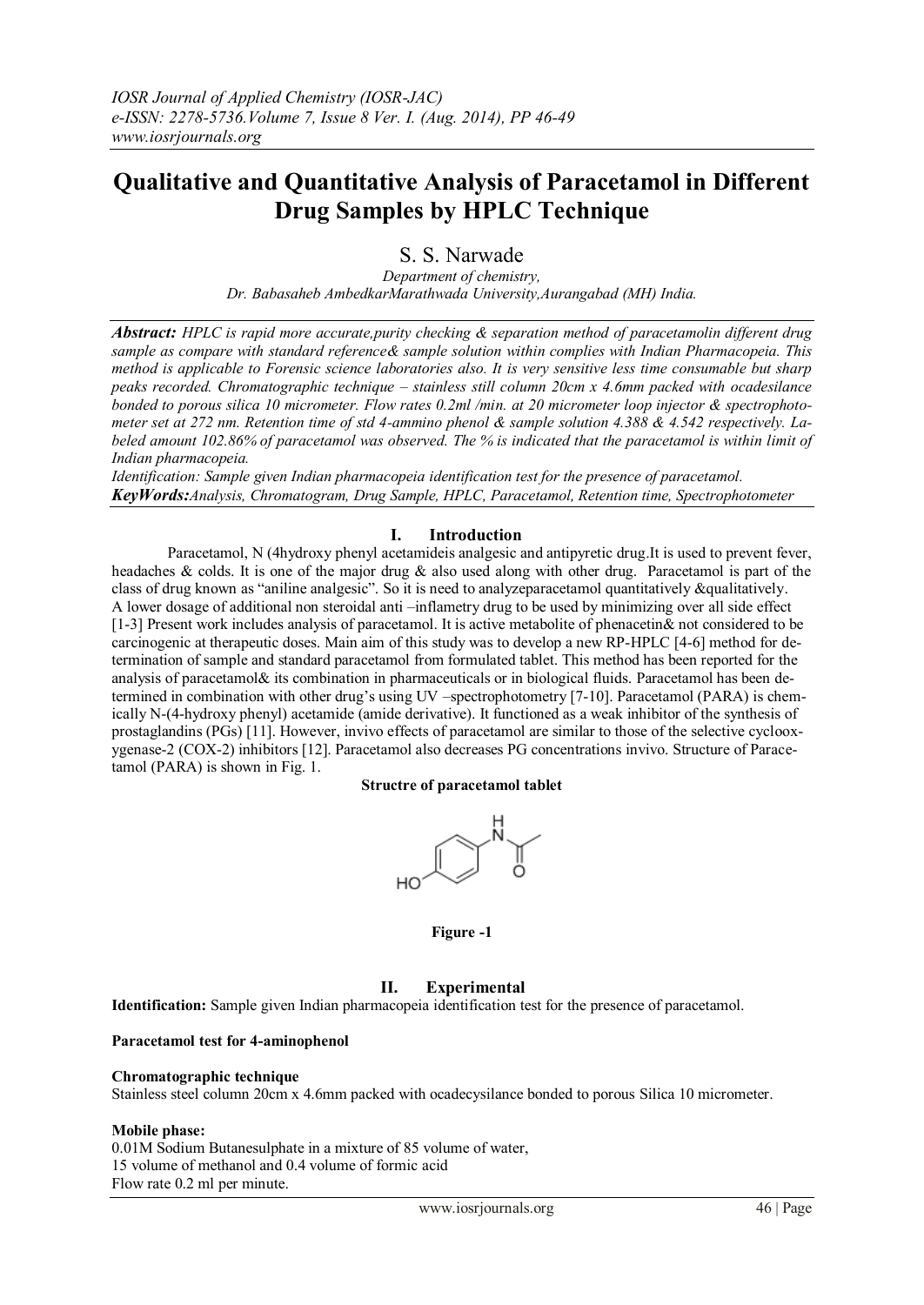Spectrometer set at 272nm. At 20 micrometer loop injector

### **Preparation of standard test solution:**

Approximately 4-5 gm of standard 4- aminophenol was taken in silica crucible covered with glass funnel and evaporated with continually. A sublimate of white powder was formed. Accurately 0.25mg of sample was taken in 1000ml standard flask and 15% methanol was added up to the mark. 1 ml of this solution was taken in 25ml standard flask diluted with methanol up to the mark. Filter this solution.Sonicator& then used for HPLC. Peak was recorded.as Shown in Fig. 2.

### **HPLC curve of Standard 4- amino phenol figure 2**



### **Preparation of paracetamol Sample solution (C6H7NO):**

1.187gm of paracetamol was taken in 100ml standard flask & 15% methanols were added up to the mark and than solution wassonictored. This solution was filtered an and then used for HPLC. The chromatogram was recorded.as shown in fig. 3.



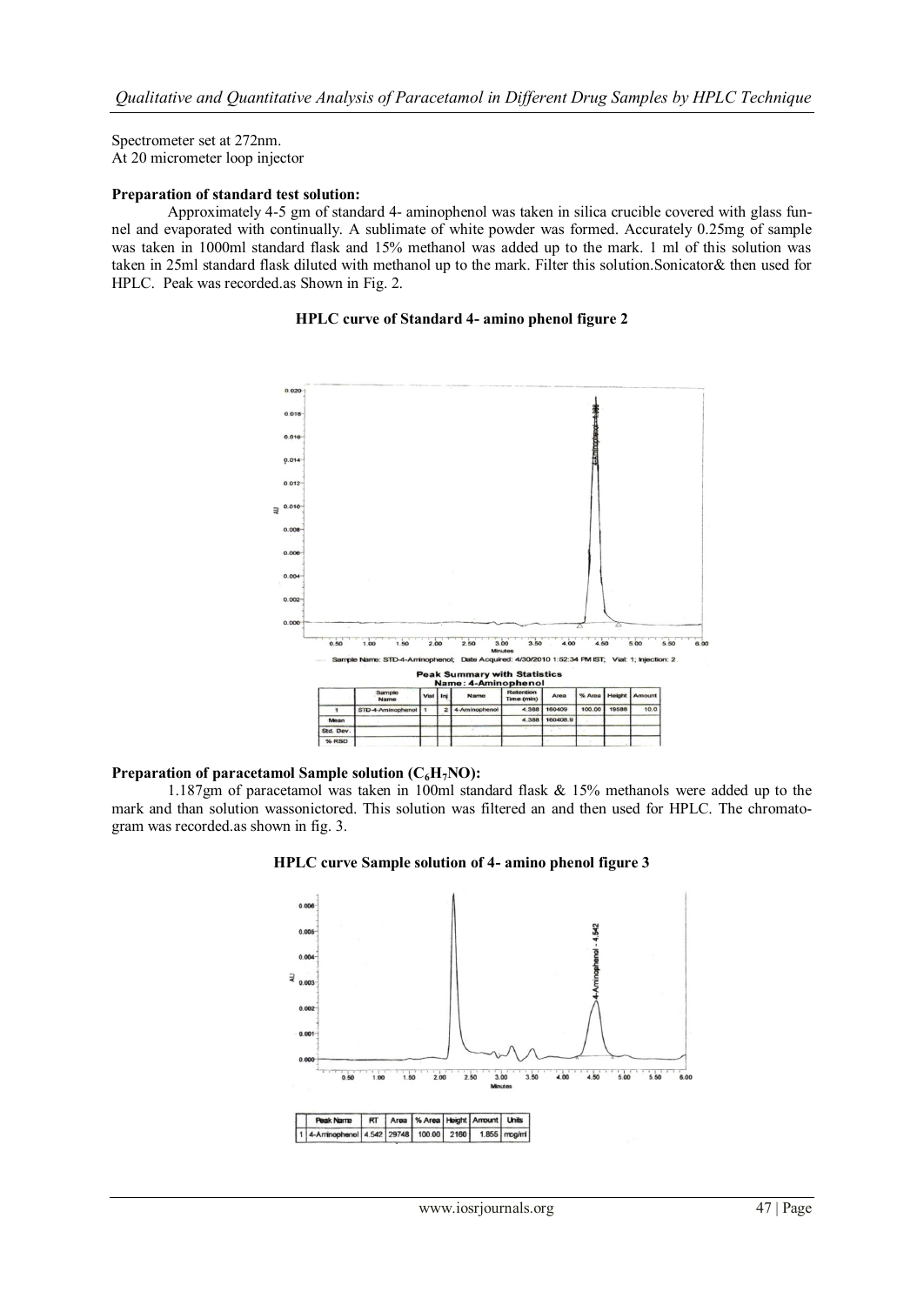| Sr. no. | weight of paracetamol tablet | In gram |  |
|---------|------------------------------|---------|--|
|         | weight of 20 tablets         | 11.861  |  |
| ∠       | Average weight of 20tablet   | 0.593   |  |
|         | $\%$ deviation = 5 $\%$      | 0.029   |  |
| 4       | Lower limit                  | 0.563   |  |
|         | Upper limit                  | 0.622   |  |

## **III. Result & discussion**

In chromatogram obtained with the test solution, the area of any peak corresponding to 4- aminophenol is not grater than the area of peak in the chromatogram obtained with the reference solution. In the chromatogram obtained with the test solution peak with long retention time.

### **Uniformity weight of tablets**

Sample complies with Indian pharmacopeia requirement for uniformity weigh of paracetamol tablet 1.

### **Standard weight of paracetamol as shown in tablet 1**

| Sr. no.                 | weight of tablet(gm) | Sr. no. | weight of tablet(gm) |
|-------------------------|----------------------|---------|----------------------|
|                         | 0.5924               | 11      | 0.5946               |
| 2                       | 0.5996               | 12      | 0.5934               |
| $\overline{\mathbf{3}}$ | 0.5947               | 13      | 0.6002               |
| 4                       | 0.5858               | 14      | 0.5853               |
| 5                       | 0.5993               | 15      | 0.5910               |
| 6                       | 0.5900               | 16      | 0.5853               |
| 7                       | 0.5876               | . 7     | 0.6011               |
| 8                       | 0.5857               | 18      | 0.5951               |
| 9                       | 0.5962               | 19      | 0.5892               |
| 10                      | 0.6065               | 20      | 0.5913               |

### **Different weight of paracetamol as shown in tablet 2**

### **Calculation:**

**Weight of paracetamol**= sample area /standard area x standard weight / standard dilution / sample weight xaverage weight x purity of sample.

 $= 0.5468/0.715 \times 10/1000 \times 20/0.1762 \times 0.5931 \times 100$ 

 $= 0.764 \times 0.01 \times 1135.07 \times 10 \times 10 \times 0.5931$ 

=514.33mg of paracetamol

 $=514.33/500 \times 100$ 

**Weight of paracetamol** =102.86% of label amount.

I.P. limit 95% to 105% of label amount)

### **IV. Dissolution of Paracetamol tablets:**

### **Sample complies with Indian pharmacopeia requirement for dissolution test.**

27.8gm of standard paracetamol was taken in 50ml standard flask and diluted with water.1ml of this solution was taken in another 50ml standard flask and diluted up to the mark, using distilled water.

6 tablets was taken for sampling each tablet was dissolved in separate 900 ml of distilled water and phosphate buffer PH 5.8 futher it was dissolved for 30 minute at 50 RPM, it becomes totally dissolved. 1ml of this solution was taken in 50 ml standard flask and dilute with distilled water up to the mark. Absorbance was measured at243 nm.as shown in fig. 4.